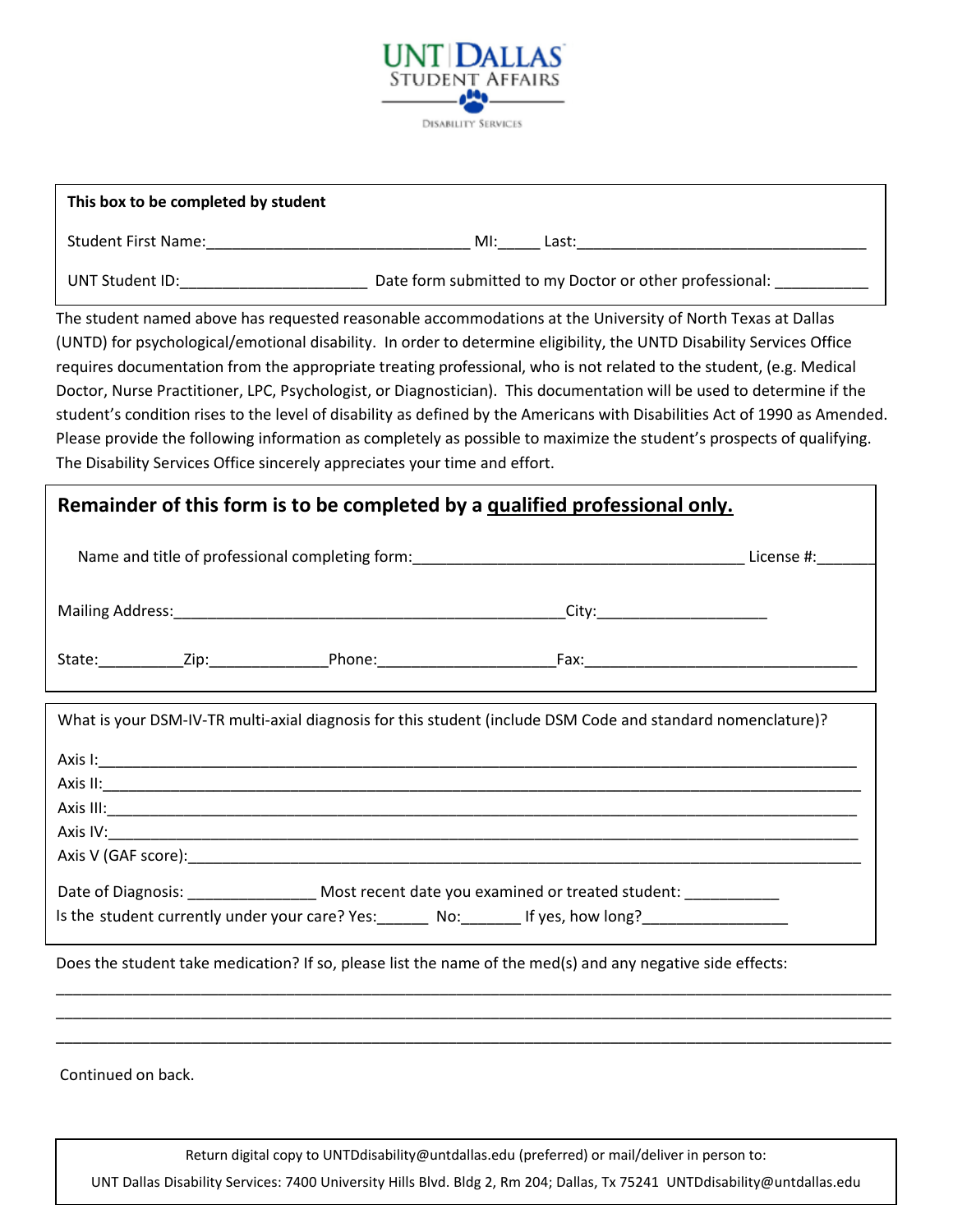

Name:

In addition to DSM-IV criteria, how did you arrive at your diagnosis? Please check allrelevant items below, adding brief notes that you think might be helpful to us as we determine which reasonable accommodations and services are appropriate for the student.

| <b>Criteria</b>                                           | <b>Additional Notes</b> |
|-----------------------------------------------------------|-------------------------|
| Structured or unstructured<br>interviews with the student |                         |
| Interviews with other persons                             |                         |
| <b>Behavioral observations</b>                            |                         |
| Developmental history                                     |                         |
| <b>Educational history</b>                                |                         |
| Medical history                                           |                         |
| Neuro-psychological testing.<br>Date(s) of testing?       |                         |
| Psycho-educational testing.<br>Date(s) of testing?        |                         |
| Standardized or nonstandardized<br>rating scales          |                         |
| Other (Please specify):                                   |                         |

The following matrix (page 3) **is essential** to establish eligibility. To qualify, the student's disability must have a severe impact on at least one of the listed life activities, or, moderately impact multiple areas of functioning. Please use your professional judgment to determine the level of impact of the student's disability has on the associated life activity. Attach any relevant documentation, treatment records, psychological evaluations, ARD's, FIE's, SOP's etc.

Return digital copy to UNT[Ddisability@untda](mailto:odadoc@unt.edu)llas.edu (pr eferred) or mail/deliver in person to: UNT Dallas Disability Services: 7400 University Hills Blvd. Bldg 2, Rm 204; Dallas, Tx 75241 UNTDdisability@untdallas.edu